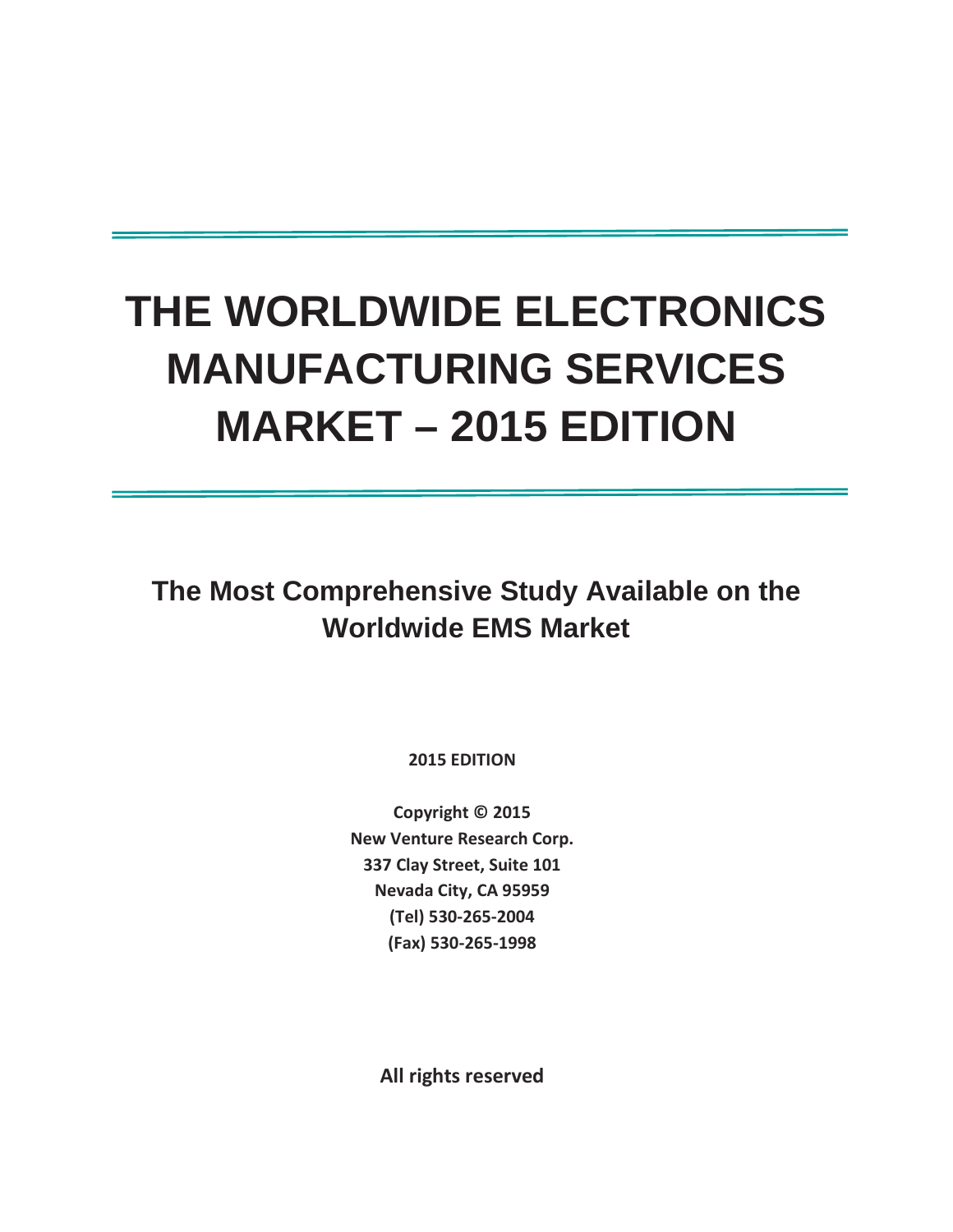#### **ABOUT THE AUTHOR**

**Randall Sherman is the president and principal analyst of New Venture Research Corp., a technology market research and business consulting firm focused on the EMS and OEM electronics manufacturing industries. Mr. Sherman has more than 25 years' experience in technology and business research. He began his career as a telecom network design engineer and holds an undergraduate degree in Astrophysics. He has held senior positions at various market research firms, including Creative Strategies, Frost and Sullivan, and BIS Strategic Decisions. Mr. Sherman holds an MSEE from the University of Colorado and an MBA from the Edinburgh School of Business.**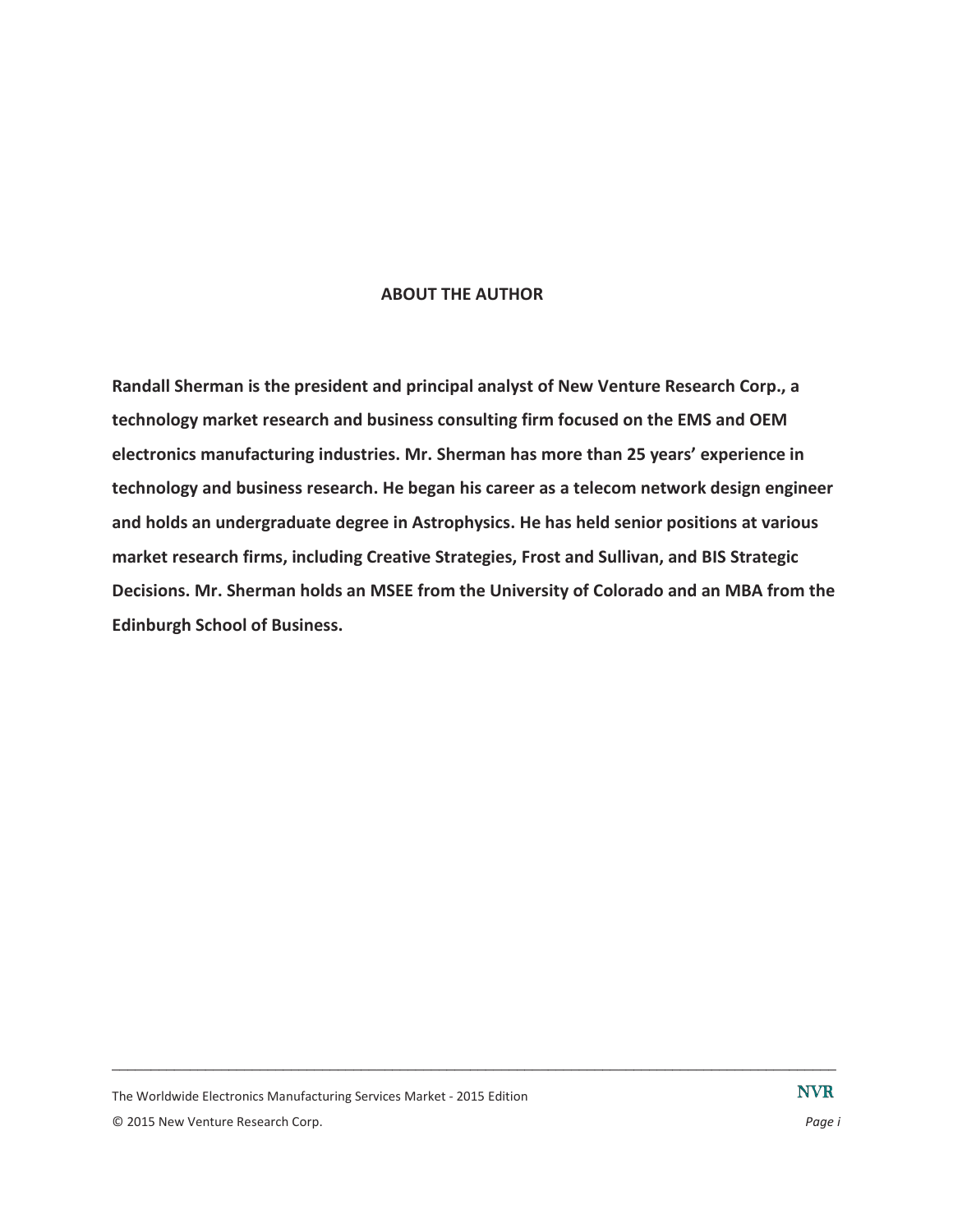#### **ABOUT NEW VENTURE RESEARCH CORPORATION**

New Venture Research (NVR) was formed in 1988 to assist industry executives in their decision making. We began as an independent consultancy and have recently evolved into a publisher of off-the-shelf market research reports in key areas of the electronics industry. The reports are written by a team of staff analysts and independent consultants. We also offer consulting services when our clients need information not found in our reports.

The backbone of each report is based upon primary market research information. Our market information originates from direct interviews with vendors, users, and other industry participants. We use secondary research to test for reasonableness, technical backgrounds, and, in some cases, for top-level forecasts. We distill the research into coherent forecasts and recommendations.

We are dedicated to providing our customers with accurate reporting on our targeted markets. One of our reports can save our customers months or years of research. The reports enable executives to make decisions in a structured manner. Our customers tell us these reports are excellent tools for building consensus regarding their company's real market opportunities.

#### **NEW VENTURE RESEARCH**

337 Clay Street, Suite 101 Nevada City, California 95959

Tel: (530) 265-2004 • Fax: (530) 265-1998 www.newventureresearch.com

 $\Box$ 

The Worldwide Electronics Manufacturing Services Market - 2015 Edition © 2015 New Venture Research Corp. *Page ii*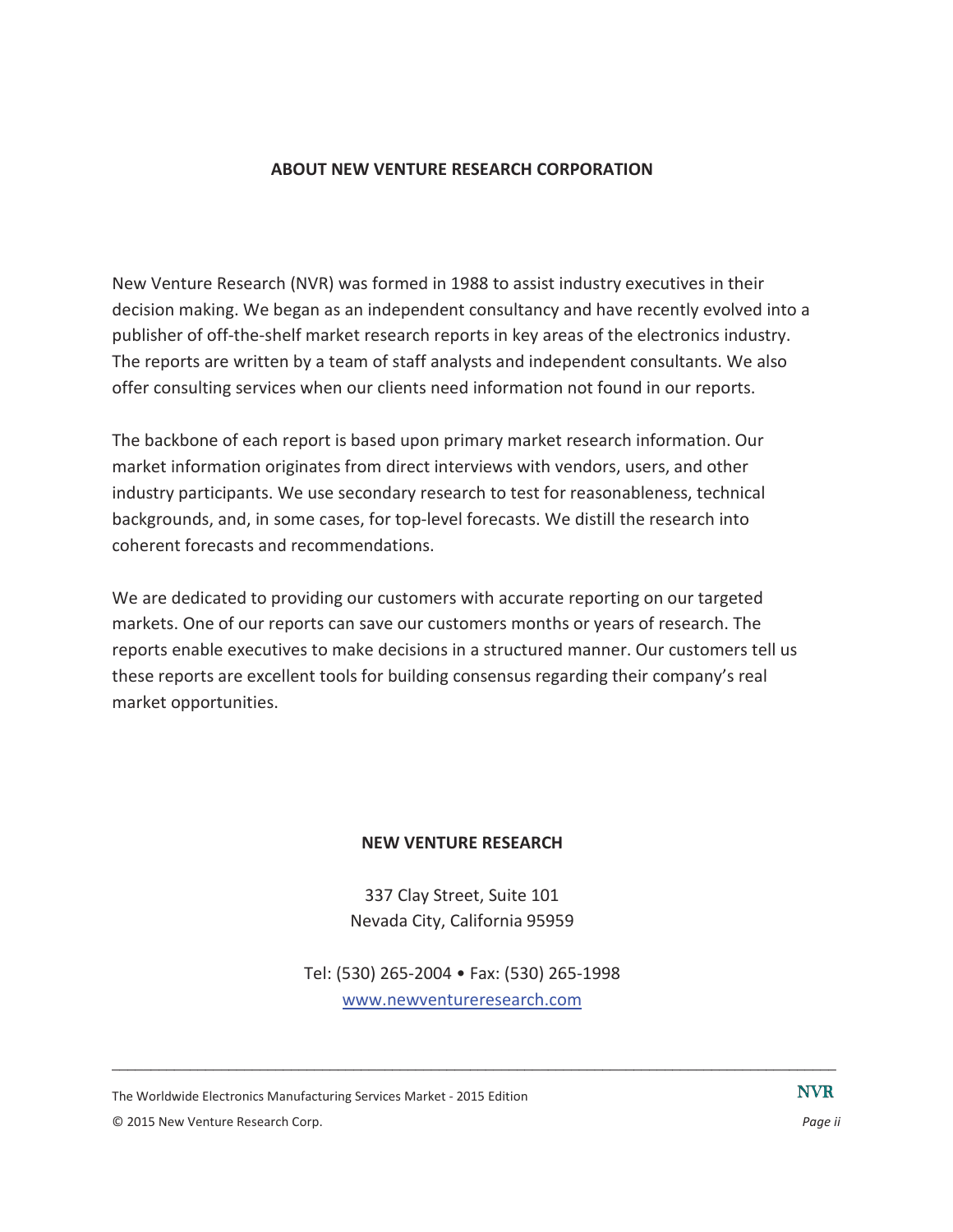#### **DISCLAIMER**

The author and publisher have used their best efforts to assure the accuracy of the material used in preparing this report.

The author and publisher make no warranty of any kind, expressed or implied, with regard to the information contained in this report. The author and publisher shall not be liable in any event for incidental or consequential damages in connection with, or arising from, the information contained in this report.

Any reference to particular products or manufacturers to illustrate points made in this report should not be construed as an endorsement of said products or manufacturers.

The opinions contained herein are those of the author and are based upon published and unpublished information obtained from a variety of sources, telephone and personal interviews with industry participants, and many years of experience.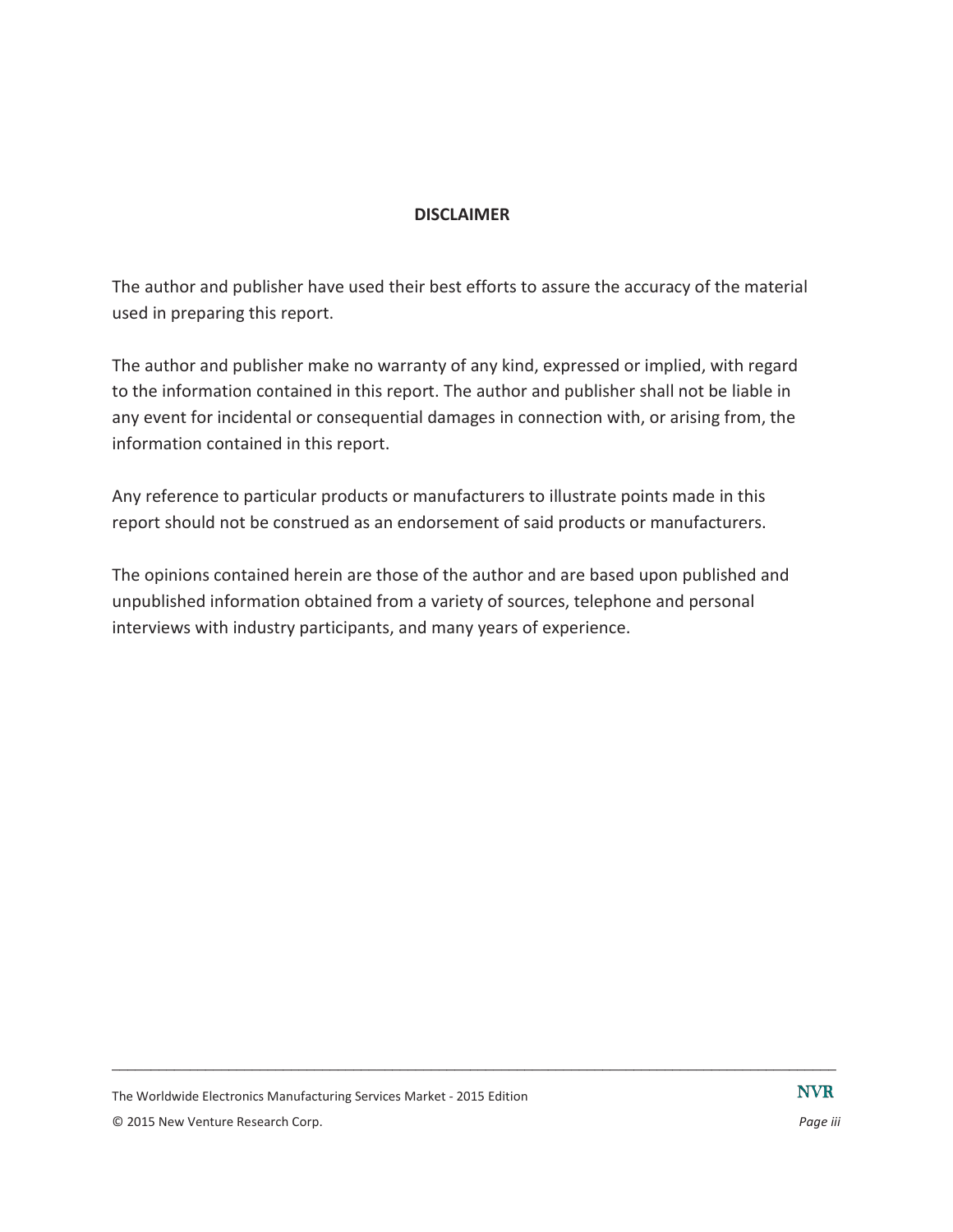#### **SOFTWARE LICENSE AGREEMENT**

This report is provided in PDF electronic file format. For considerations received, New Venture Research Corp. (NVR) hereby licenses this electronic copy of the report as described in this License Agreement to "You" the corporate or individual licensee. This License Agreement applies to all electronic file copies of the report for which you have purchased or otherwise been granted a license by NVR. Any use of the electronic file copy of the report indicates your acceptance of these terms.

The report and all electronic copies thereof are protected by both United States copyright law and international treaty provisions. You may not distribute any portion of the report unless otherwise specified in your purchase agreement with NVR. The electronic file copy of the report may be freely moved from one computer location to another, but may not be used by more than one (1) person simultaneously.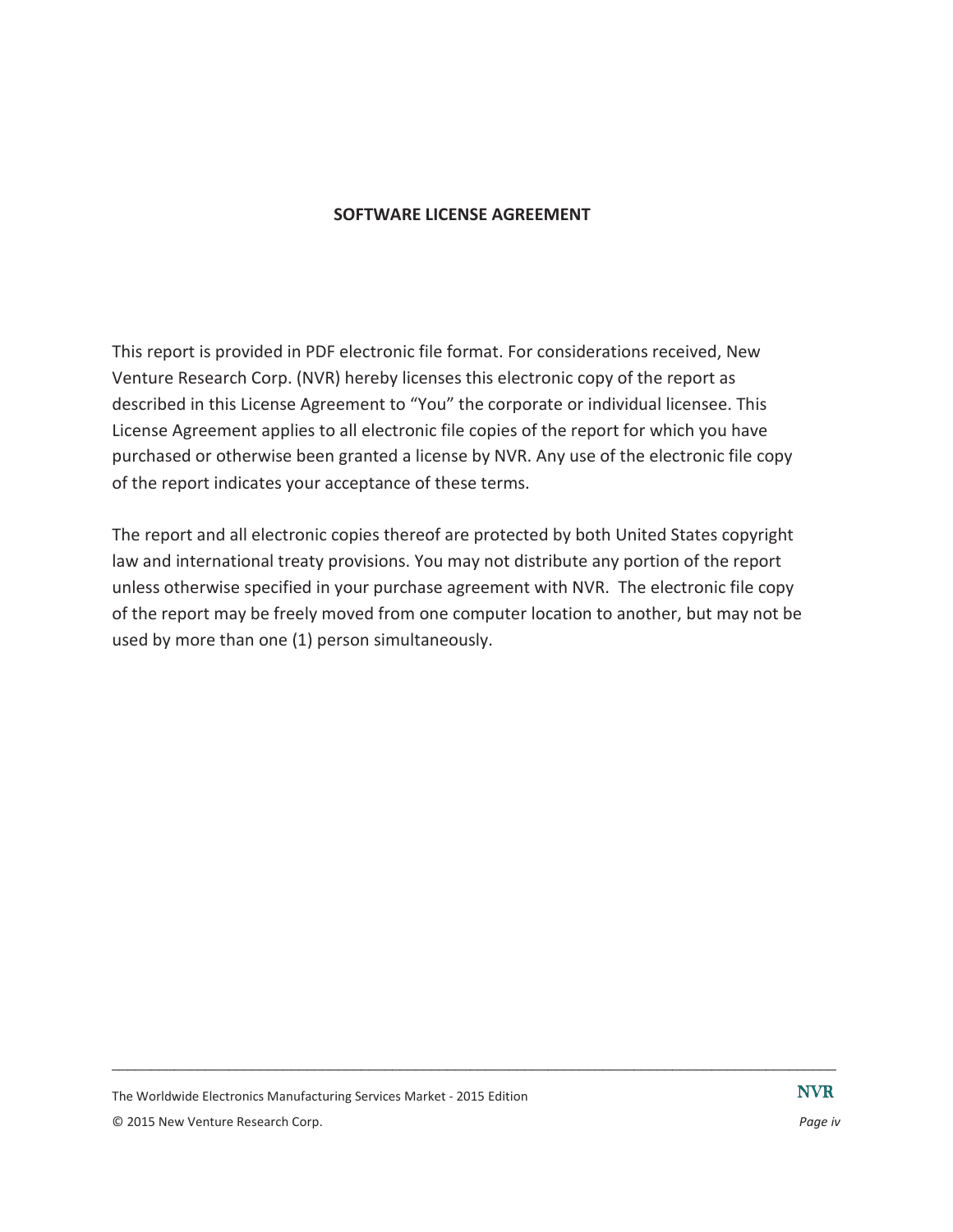## **Table of Contents**

| 1.1 |         |                                                                              |  |
|-----|---------|------------------------------------------------------------------------------|--|
| 1.2 |         |                                                                              |  |
| 1.3 |         |                                                                              |  |
| 1.4 |         |                                                                              |  |
| 1.5 |         |                                                                              |  |
| 1.6 |         |                                                                              |  |
|     |         |                                                                              |  |
| 2.1 |         |                                                                              |  |
| 2.2 |         |                                                                              |  |
| 2.3 |         |                                                                              |  |
| 2.4 |         |                                                                              |  |
| 2.5 |         |                                                                              |  |
| 2.6 |         |                                                                              |  |
|     |         | Chapter 3 - Economic Outlook and Worldwide Electronics Industry Forecast  17 |  |
| 3.1 |         |                                                                              |  |
| 3.2 |         |                                                                              |  |
| 3.3 |         |                                                                              |  |
| 3.4 |         |                                                                              |  |
| 3.5 |         |                                                                              |  |
|     | 3.5.1   |                                                                              |  |
|     | 3.5.1.1 |                                                                              |  |
|     | 3.5.1.2 |                                                                              |  |
|     | 3.5.1.3 |                                                                              |  |
|     | 3.5.1.4 |                                                                              |  |

The Worldwide Electronics Manufacturing Services Market - 2015 Edition

**NVR**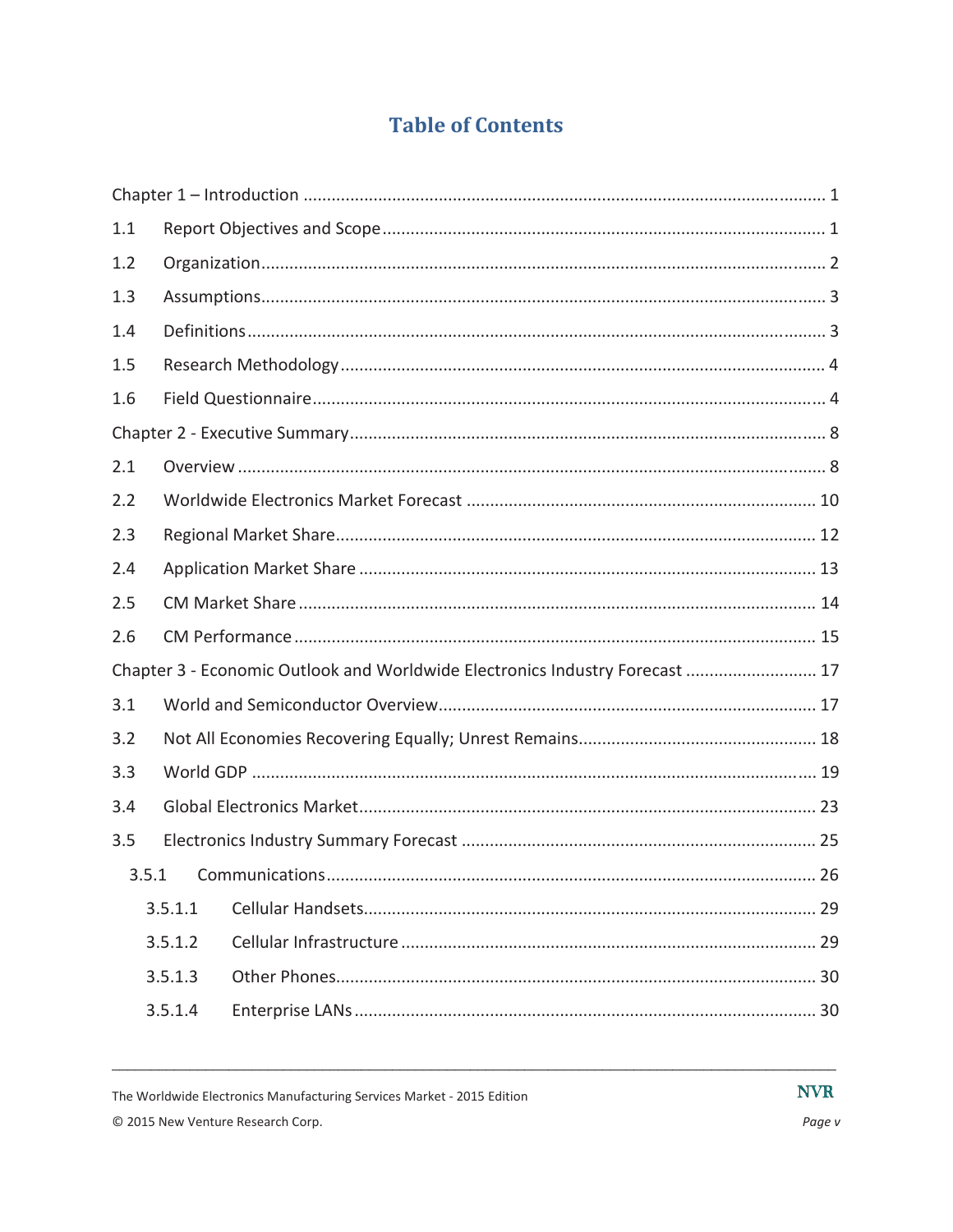| 3.5.1.5 |  |
|---------|--|
| 3.5.1.6 |  |
| 3.5.1.7 |  |
| 3.5.1.8 |  |
| 3.5.1.9 |  |
| 3.5.2   |  |
| 3.5.2.1 |  |
| 3.5.2.2 |  |
| 3.5.2.3 |  |
| 3.5.2.4 |  |
| 3.5.2.5 |  |
| 3.5.2.6 |  |
| 3.5.2.7 |  |
| 3.5.2.8 |  |
| 3.5.2.9 |  |
| 3.5.3   |  |
| 3.5.3.1 |  |
| 3.5.3.2 |  |
| 3.5.3.3 |  |
| 3.5.3.4 |  |
| 3.5.3.5 |  |
| 3.5.3.6 |  |
| 3.5.3.7 |  |
| 3.5.4   |  |
| 3.5.5   |  |
| 3.5.6   |  |
| 3.5.7   |  |
|         |  |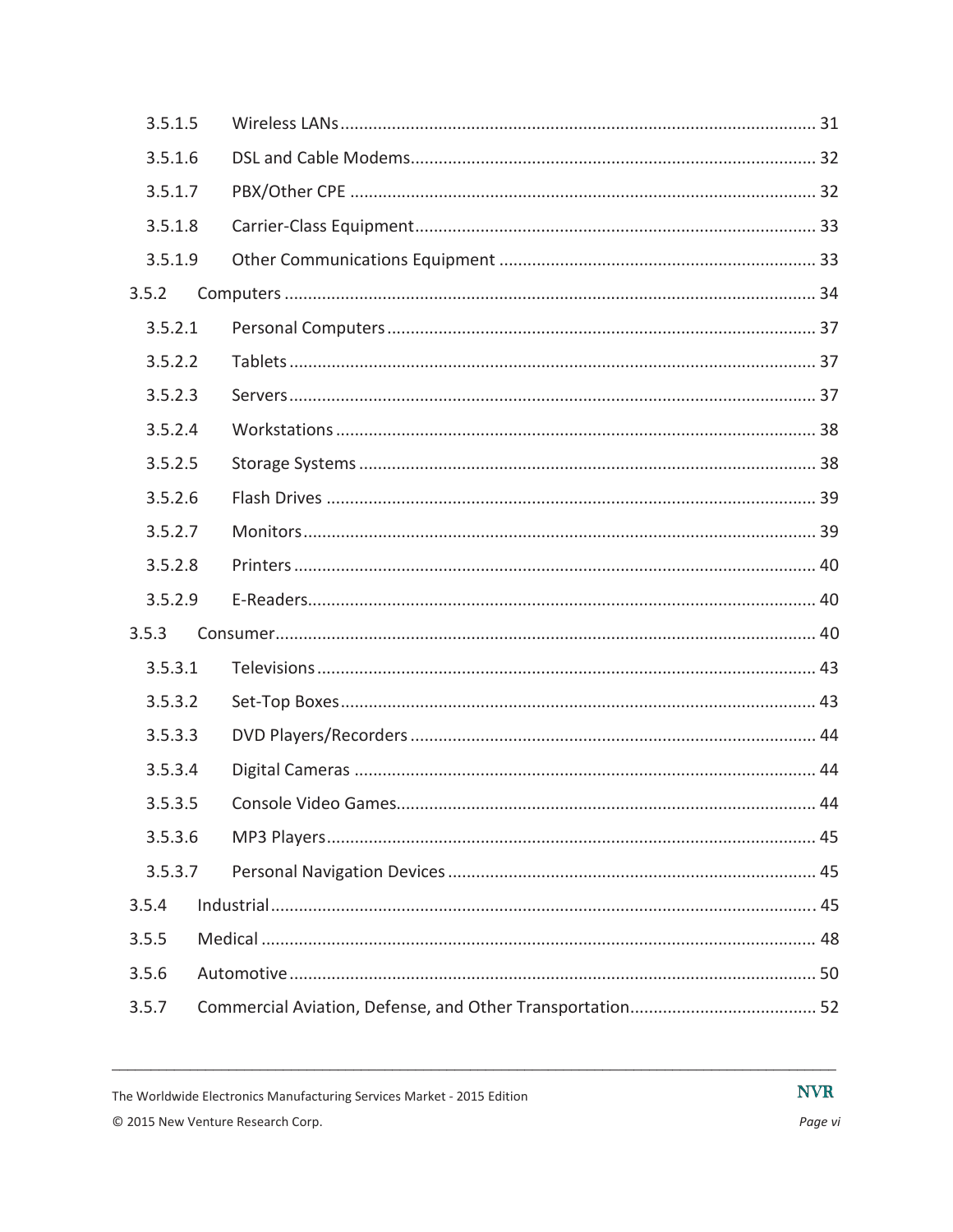| 4.1   |          |  |
|-------|----------|--|
| 4.2   |          |  |
| 4.3   |          |  |
| 4.4   |          |  |
| 4.5   |          |  |
| 4.6   |          |  |
| 4.7   |          |  |
| 4.7.1 |          |  |
|       | 4.7.1.1  |  |
|       | 4.7.1.2  |  |
|       | 4.7.1.3  |  |
|       | 4.7.1.4  |  |
|       | 4.7.1.5  |  |
|       | 4.7.1.6  |  |
|       | 4.7.1.7  |  |
| 4.7.2 |          |  |
|       | 4.7.2.1  |  |
|       | 4.7.2.2  |  |
|       | 4.7.2.3  |  |
|       | 4.7.2.4  |  |
|       | 4.7.2.5  |  |
|       | 4.7.2.6  |  |
|       | 4.7.2.7  |  |
|       | 4.7.2.8  |  |
|       | 4.7.2.9  |  |
|       | 4.7.2.10 |  |

© 2015 New Venture Research Corp.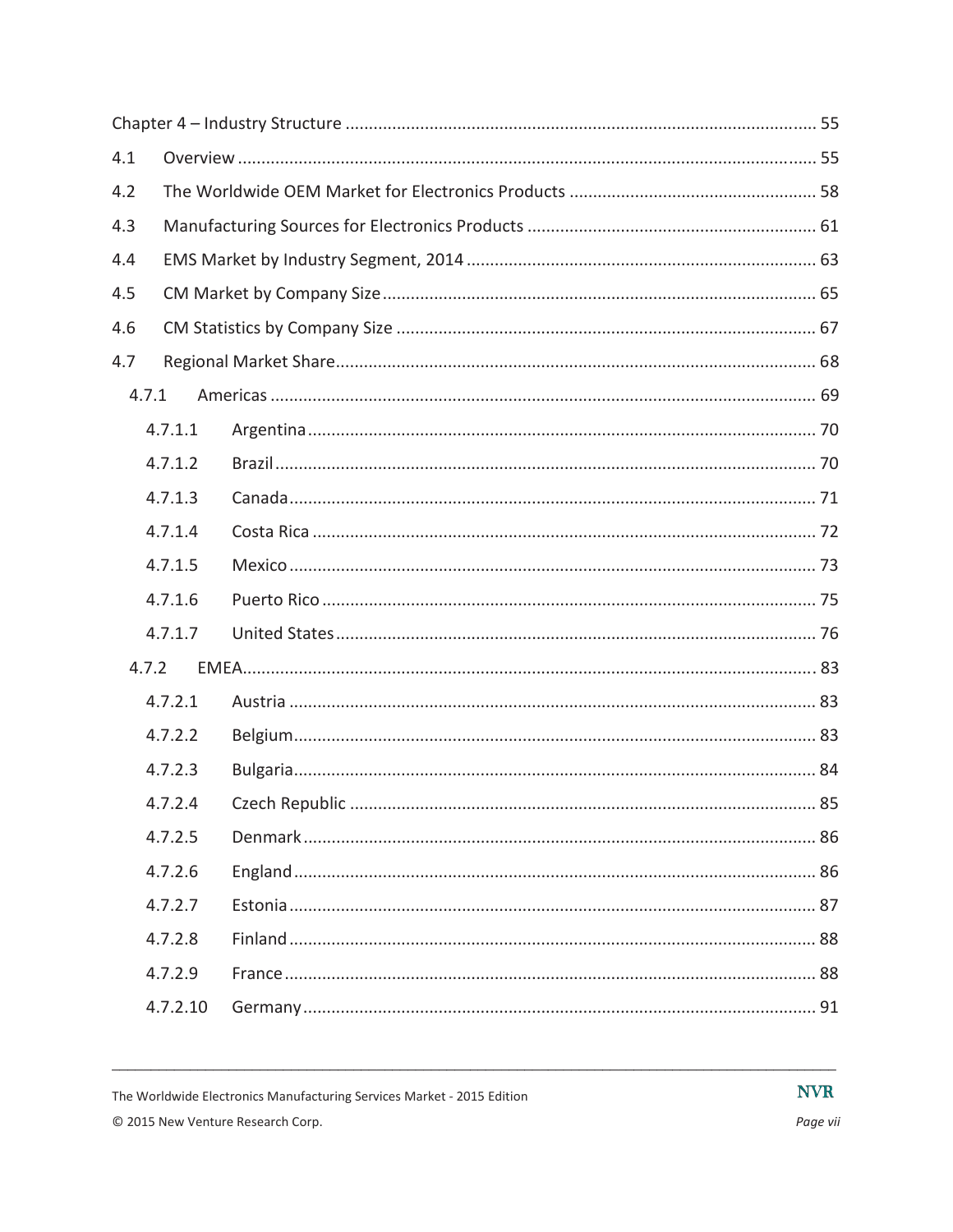| 4.7.2.11 |  |  |
|----------|--|--|
| 4.7.2.12 |  |  |
| 4.7.2.13 |  |  |
| 4.7.2.14 |  |  |
| 4.7.2.15 |  |  |
| 4.7.2.16 |  |  |
| 4.7.2.17 |  |  |
| 4.7.2.18 |  |  |
| 4.7.2.19 |  |  |
| 4.7.2.20 |  |  |
| 4.7.2.21 |  |  |
| 4.7.2.22 |  |  |
| 4.7.2.23 |  |  |
| 4.7.2.24 |  |  |
| 4.7.2.25 |  |  |
| 4.7.2.26 |  |  |
| 4.7.2.27 |  |  |
| 4.7.2.28 |  |  |
| 4.7.2.29 |  |  |
| 4.7.2.30 |  |  |
|          |  |  |
| 4.7.3.1  |  |  |
| 4.7.3.2  |  |  |
| 4.7.3.3  |  |  |
| 4.7.3.4  |  |  |
| 4.7.3.5  |  |  |
| 4.7.3.6  |  |  |
|          |  |  |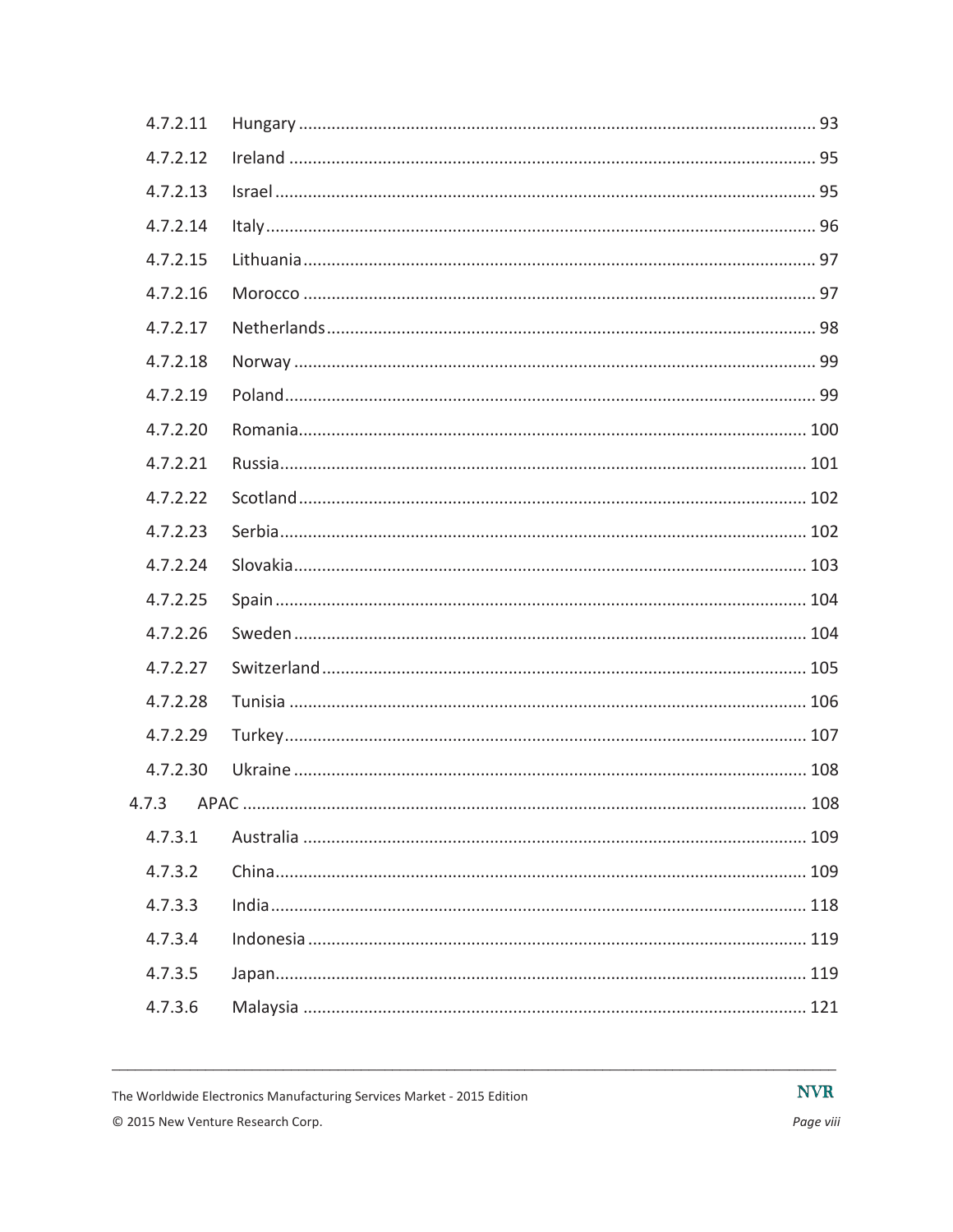|     | 4.7.3.7  |                                                                   |  |
|-----|----------|-------------------------------------------------------------------|--|
|     | 4.7.3.8  |                                                                   |  |
|     | 4.7.3.9  |                                                                   |  |
|     | 4.7.3.10 |                                                                   |  |
|     | 4.7.3.11 |                                                                   |  |
|     | 4.7.4    |                                                                   |  |
| 4.8 |          |                                                                   |  |
|     | 4.8.1    |                                                                   |  |
|     | 4.8.2    |                                                                   |  |
|     | 4.8.3    |                                                                   |  |
|     | 4.8.4    |                                                                   |  |
|     | 4.8.5    |                                                                   |  |
|     | 4.8.6    |                                                                   |  |
|     | 4.8.7    |                                                                   |  |
|     | 4.8.8    |                                                                   |  |
| 4.9 |          |                                                                   |  |
|     |          |                                                                   |  |
| 5.1 |          |                                                                   |  |
| 5.2 |          | The Worldwide OEM Market for Electronics Products, 2014-2019  160 |  |
| 5.3 |          |                                                                   |  |
| 5.4 |          |                                                                   |  |
| 5.5 |          |                                                                   |  |
| 5.6 |          |                                                                   |  |
|     | 5.6.1    |                                                                   |  |
|     | 5.6.1.1  |                                                                   |  |
|     | 5.6.1.2  |                                                                   |  |
|     | 5.6.1.3  |                                                                   |  |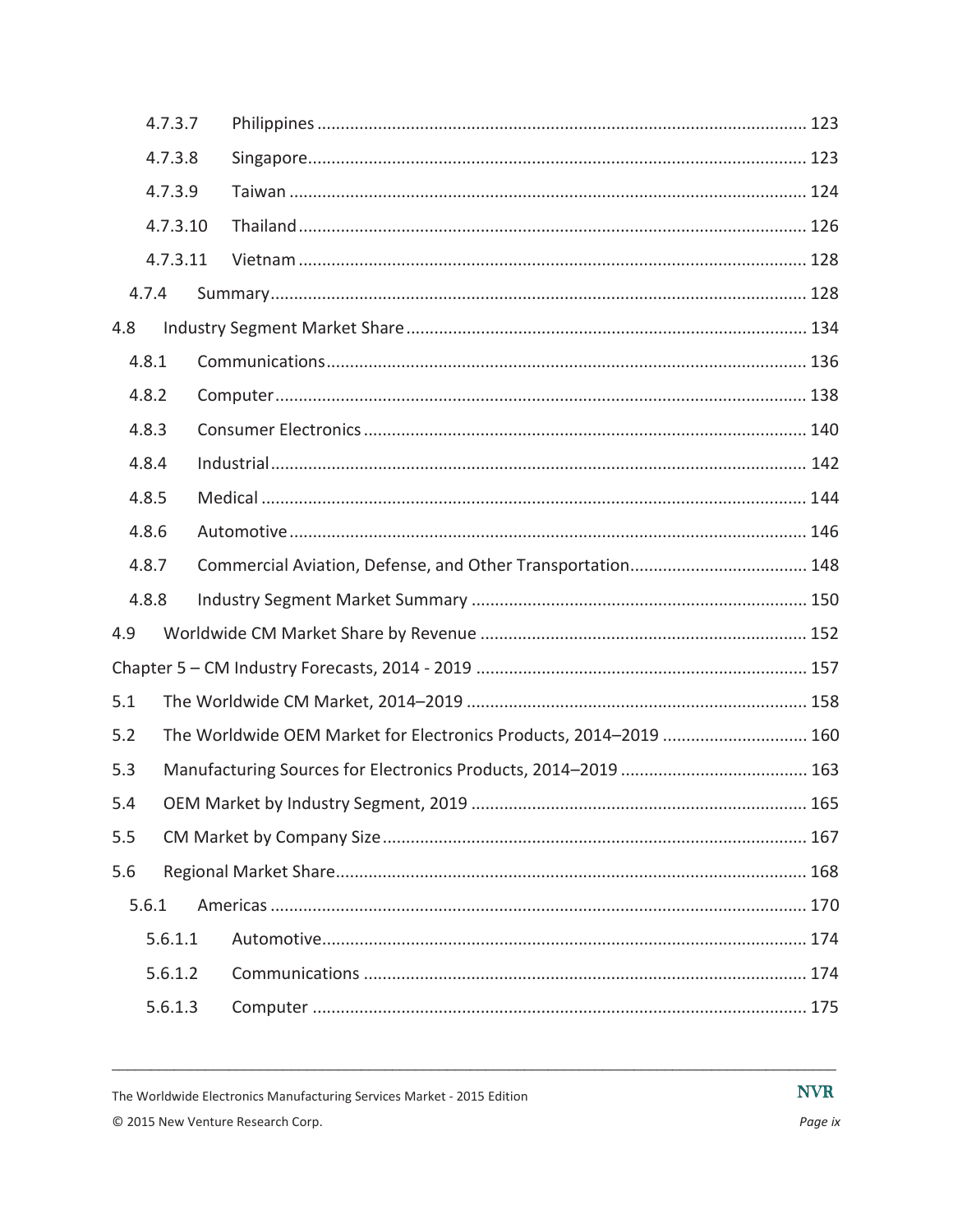| 5.6.1.4 |  |
|---------|--|
| 5.6.1.5 |  |
| 5.6.1.6 |  |
| 5.6.1.7 |  |
| 5.6.1.8 |  |
| 5.6.2   |  |
| 5.6.2.1 |  |
| 5.6.2.2 |  |
| 5.6.2.3 |  |
| 5.6.2.4 |  |
| 5.6.2.5 |  |
| 5.6.2.6 |  |
| 5.6.2.7 |  |
| 5.6.2.8 |  |
| 5.6.3   |  |
| 5.6.3.1 |  |
| 5.6.3.2 |  |
| 5.6.3.3 |  |
| 5.6.3.4 |  |
| 5.6.3.5 |  |
| 5.6.3.6 |  |
| 5.6.3.7 |  |
| 5.6.3.8 |  |
| 5.6.4   |  |
| 5.7     |  |
| 5.7.1   |  |
| 5.7.2   |  |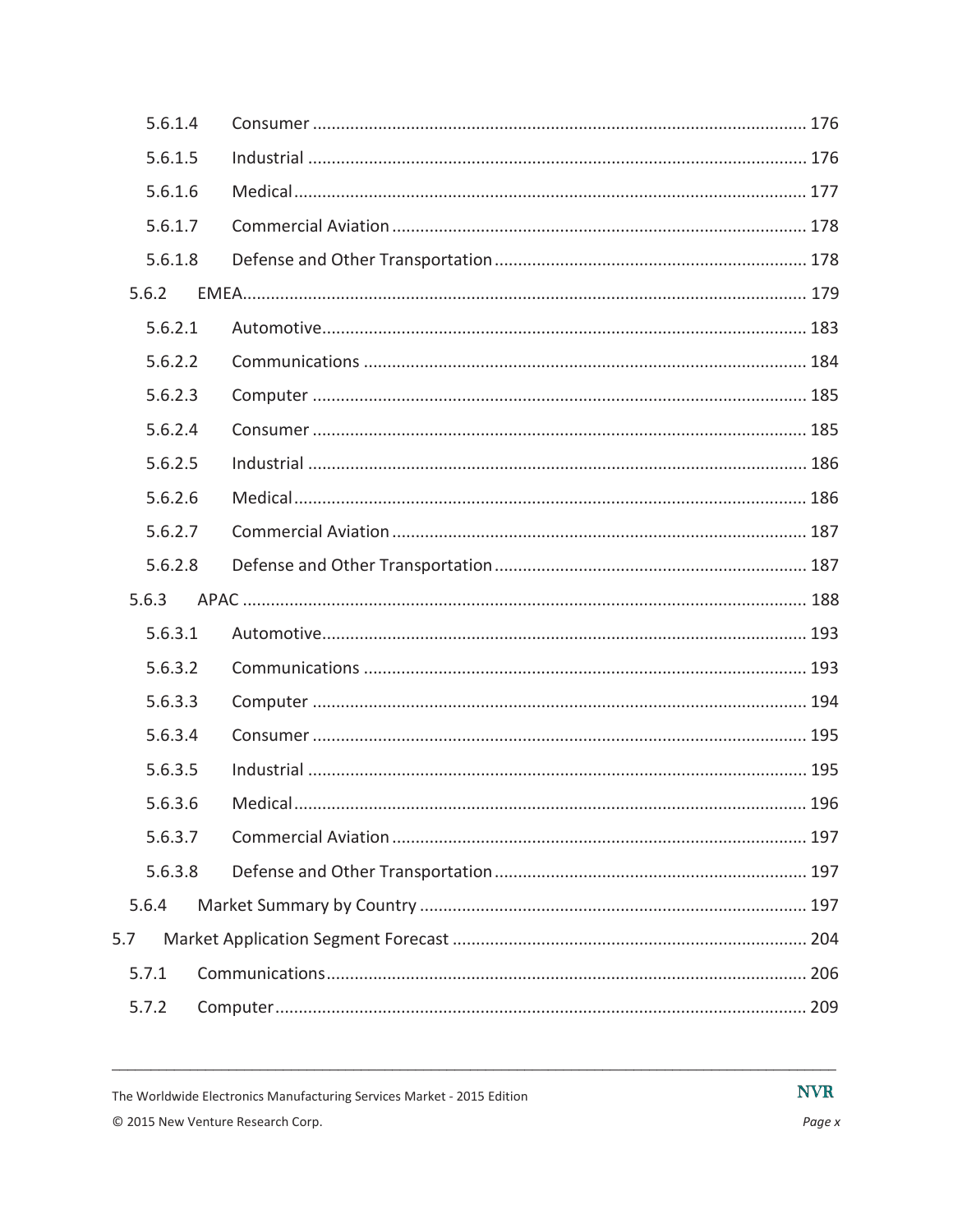| 5.7.3   |  |
|---------|--|
| 5.7.4   |  |
| 5.7.5   |  |
| 5.7.6   |  |
| 5.7.7   |  |
| 5.7.8   |  |
|         |  |
| 6.1     |  |
| 6.2     |  |
| 6.2.1   |  |
| 6.2.2   |  |
|         |  |
| 6.2.3   |  |
| 6.2.4   |  |
| 6.2.5   |  |
| 6.2.6   |  |
| 6.2.7   |  |
| 6.2.8   |  |
| 6.2.8.1 |  |
| 6.2.8.2 |  |
|         |  |
|         |  |
| 6.2.9   |  |
| 6.3     |  |
| 6.4     |  |
| 6.4.1   |  |
| 6.4.2   |  |

**NVR**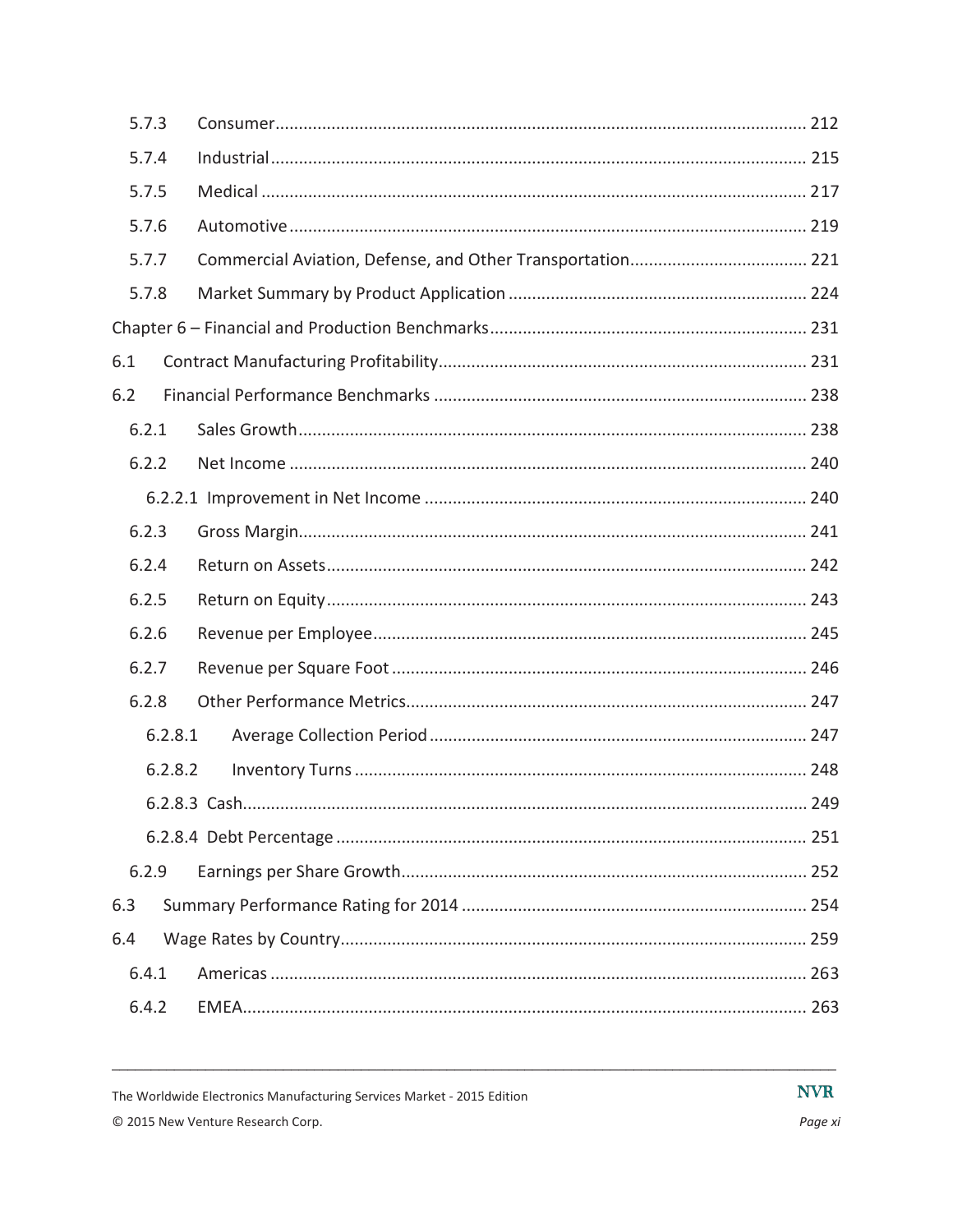| 6.4.3   |  |  |  |
|---------|--|--|--|
| 6.4.4   |  |  |  |
|         |  |  |  |
| 7.1     |  |  |  |
| 7.1.2   |  |  |  |
| 7.1.3   |  |  |  |
| 7.1.4   |  |  |  |
| 7.1.5   |  |  |  |
| 7.1.6   |  |  |  |
| 7.1.7   |  |  |  |
| 7.2     |  |  |  |
| 7.2.1   |  |  |  |
| 7.2.2   |  |  |  |
| 7.2.3   |  |  |  |
| 7.2.4   |  |  |  |
| 7.2.5   |  |  |  |
| 7.2.6   |  |  |  |
| 7.2.6.1 |  |  |  |
| 7.2.6.2 |  |  |  |
| 7.3     |  |  |  |
| 7.3.1   |  |  |  |
| 7.3.2   |  |  |  |
| 7.3.3   |  |  |  |
|         |  |  |  |
|         |  |  |  |
|         |  |  |  |
|         |  |  |  |

© 2015 New Venture Research Corp.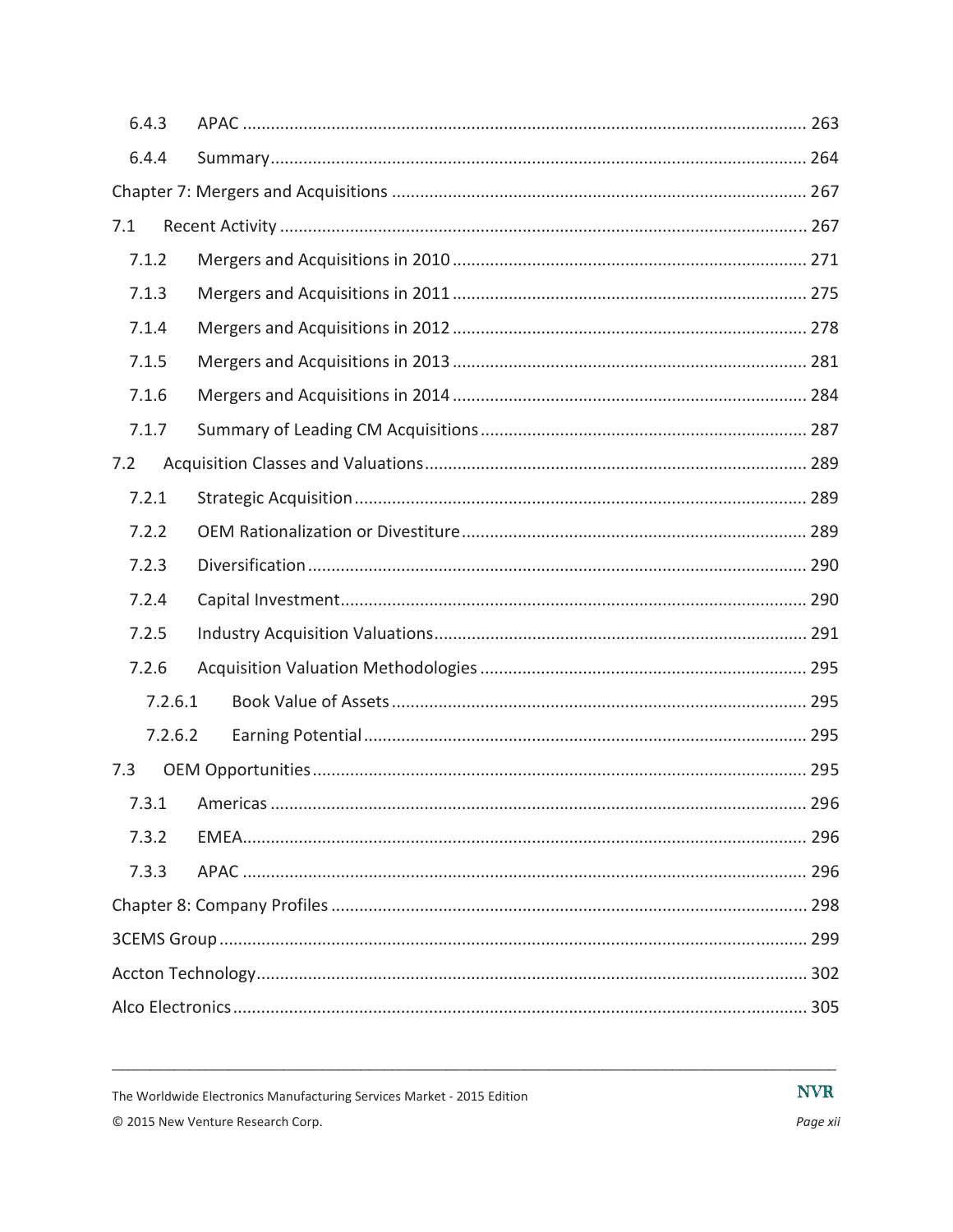© 2015 New Venture Research Corp.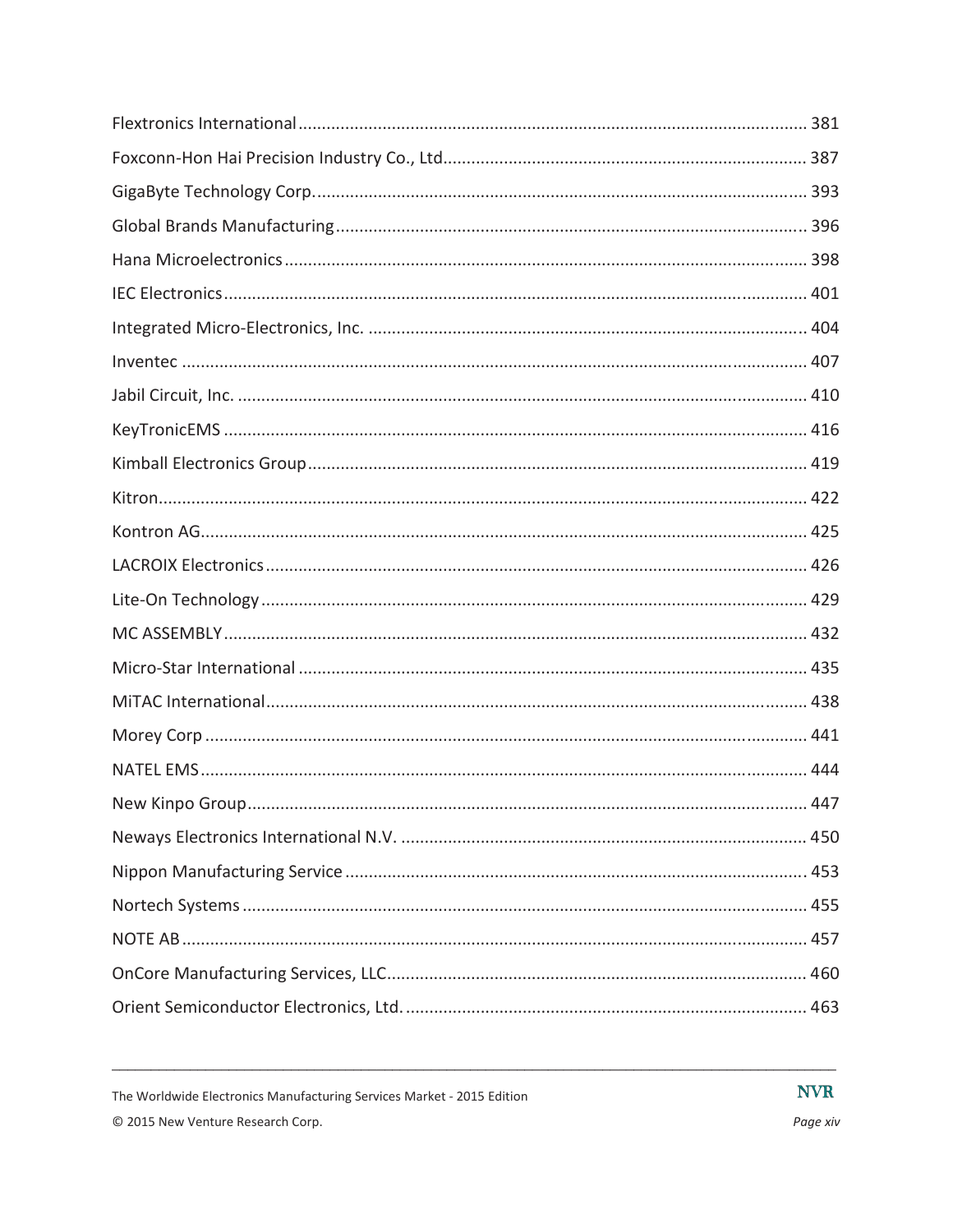**NVR**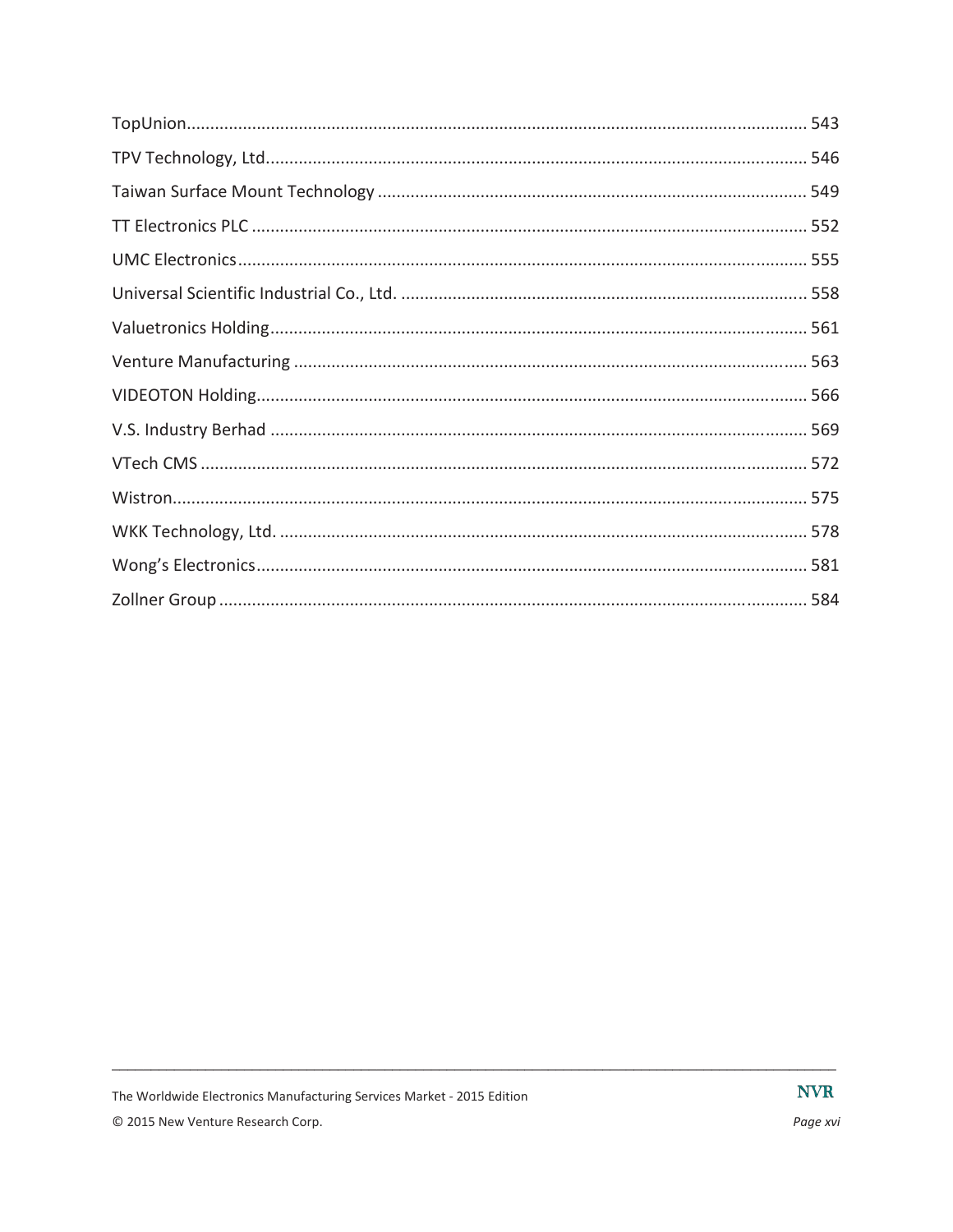## **Chapter 1 – Introduction**

### **1.1 Report Objectives and Scope**

The objective of this report is to provide a macroeconomic understanding of the worldwide contract manufacturing (CM) services market for interested electronics manufacturing services (EMS) firms, original design manufacturers (ODMs), original equipment manufacturers (OEMs), component manufacturers, equipment suppliers, distributors, consultants, and investment analysts. Throughout this report, CM will refer to the combined industry, whereas EMS and ODM companies are the primary subcontractors.

In this report, 89 contract manufacturers and original design manufacturers are profiled. NVR (and its predecessor Electronic Trend Publications) has followed this market for over twenty years, continuously expanding its coverage and market analysis. With each new report, NVR's research methodology, quality of data, and collective knowledge have improved, to the benefit of the reader and the entire industry.

For the last twenty years or more, the generic term "contract manufacturing" has been identified almost solely with a very specific niche within the overall durable goods market that of electronics equipment. This is ironic, as the notion of "contract manufacturing" could be applied to any industry segment (aerospace, appliances, automotive, construction, etc.) that manufactures finished goods, yet over the last few years it has been exclusively linked to the electronics—specifically the high-tech electronics—market segment. As the electronics manufacturing industry has evolved over the years, the term "electronics manufacturing services" (EMS) has come to be used to refer both to the overall industry and to a specific class of subcontractor.

The current report focuses on the entire CM market, but pays special attention to the production of advanced, state-of-the-art electronics products, which are having a considerable impact on the world today. Indeed, the availability of microprocessor-driven wireless communication devices, handheld computing products, remote sensors, and semiconductorbased technologies is dramatically impacting the way people live. Yet it is probably fair to say that these products would not be so widespread were it not for the emergence of the EMS industry, which has lowered product costs and increased manufacturing efficiency.

 $\Box$ 

The Worldwide Electronics Manufacturing Services Market - 2015 Edition © 2015 New Venture Research Corp. *Page 1*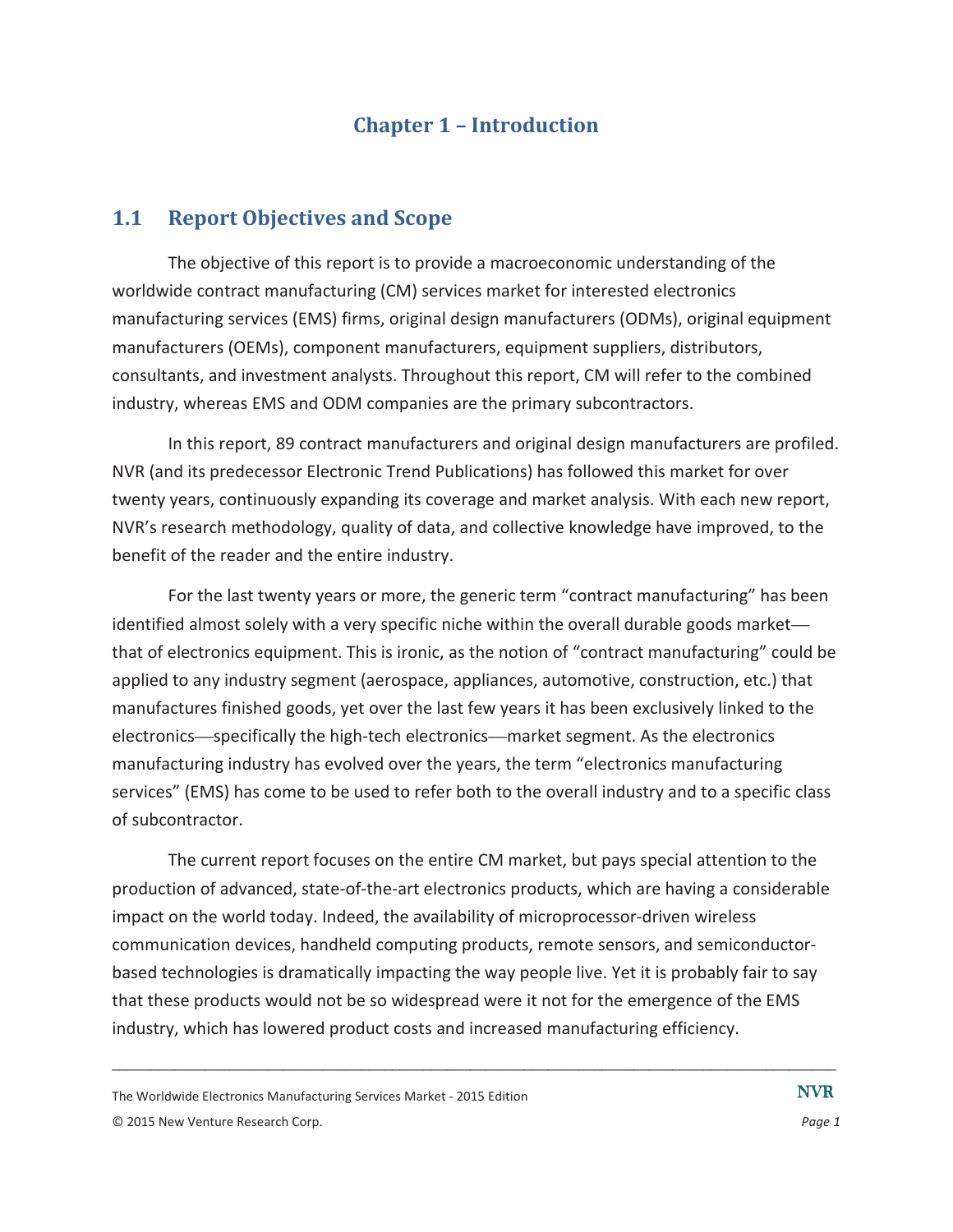The EMS market experienced continuous growth in the fifteen years prior to 2001, when it underwent a two-year slump and consolidation. In 2003, the market began to recover and grew strongly up to 2009 when it experienced another slump and was flat in 2010. Since then, the market has rebounded strongly in 2011 and continues to expand with each successive year. With the entry of low-cost ODMs over the last ten years or so, the market has become increasingly competitive.

The purpose of this report is to analyze the changes that have taken place over the last year and offer some opinions on how the CM market will unfold over the next five years. Although the industry has resumed its growth, this is not—and will not be—without changes in market share and composition. This report analyzes those changes and discusses the implications of the key dynamics impacting the market in the near future.

## **1.2 Organization**

This report is organized into eight chapters. Chapter 1, "Introduction," outlines the scope, organization, and methodology for the report. Chapter 2, "Executive Summary," presents top-level data from throughout the report.

Chapter 3 is titled "Economic Outlook and Worldwide Electronics Industry Forecast." Key products are forecast in seven major electronics market segments, including computers, communications, consumer, industrial, medical, automotive, and defense/other transportation.

Chapter 4, "Industry Structure," analyzes the total EMS market by region and product segment.

Chapter 5, "EMS Industry Forecast," forecasts growth in the EMS marketplace from 2014 to 2019. As in Chapter 4, data is presented by region and product segment.

Chapter 6, "Financial and Production Benchmarks," looks at a variety of key metrics from 2014 that can be used to judge the production efficiency and financial health of the large public CMs and ODMs.

Chapter 7, "Mergers and Acquisitions," presents information on the many deals that are driving the EMS market. Deals from 2009–2014 are detailed.

 $\Box$ 

**NVR** 

The Worldwide Electronics Manufacturing Services Market - 2015 Edition

<sup>© 2015</sup> New Venture Research Corp. *Page 2*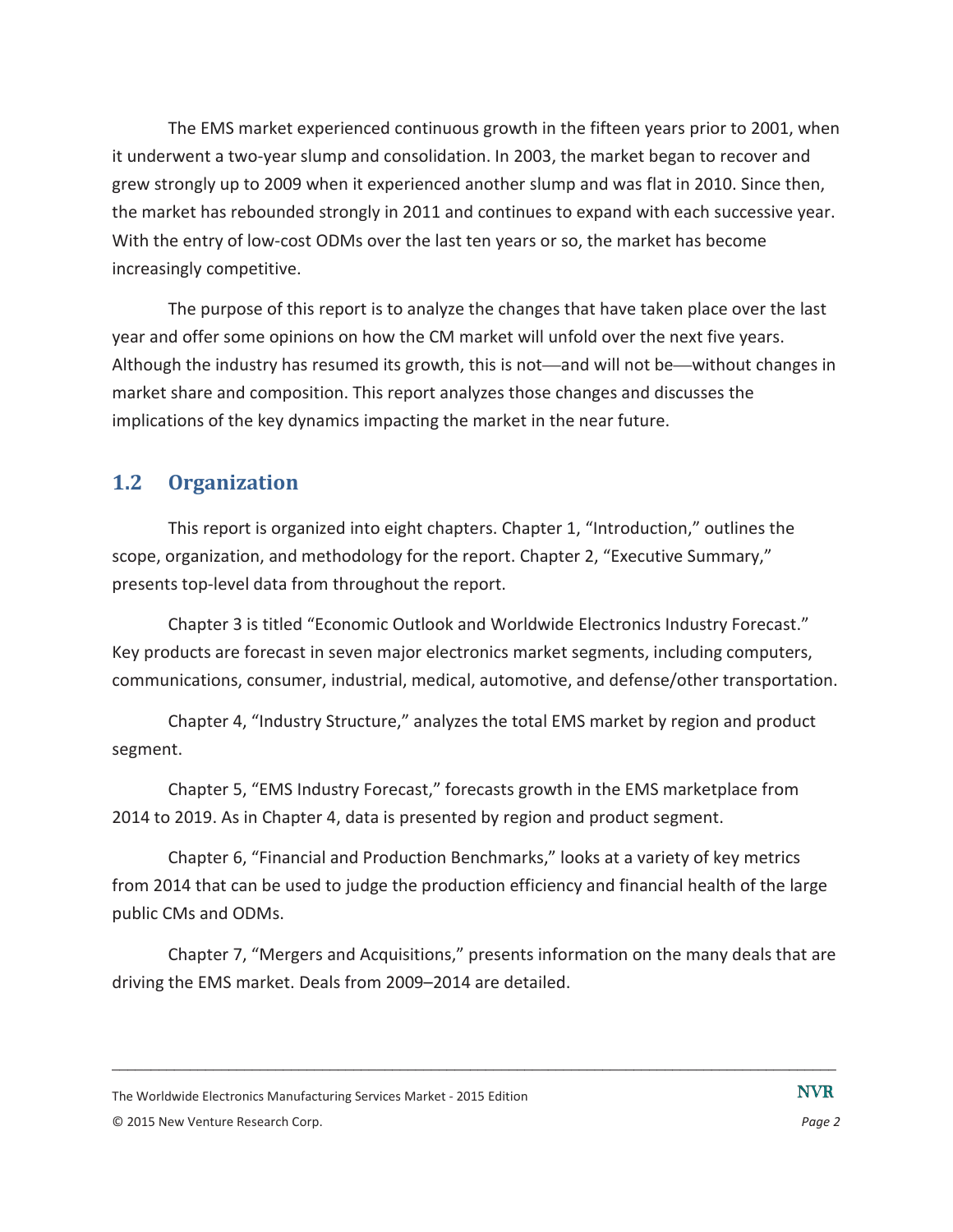Profiles of major EMS companies and ODMs are given in Chapter 8. These profiles provide a look at these companies' strategies, service offerings, and financial data.

#### **1.3 Assumptions**

The following assumptions have been made with regard to information provided in this report:

- Respondents are providing truthful information to the best of their ability.
- Values are mainly provided in current US dollars.
- Revenues are converted from national currencies into US dollars by using the current Federal Reserve average annual rates.
- Wage rates have not been adjusted to reflect the appreciation of the Euro or the undervaluation of the Chinese yuan or the New Taiwanese dollar.
- All tables presented in this report are subject to small rounding errors. Therefore, column and row numbers, as presented, may not add up exactly to the total presented.

## **1.4 Definitions**

Table 1-1 lists the industry segments that are detailed in Chapters 3, 4, and 5 (with slightly varying levels of aggregation). This list is fundamentally the same as that used in related NVR reports.

Several critical terms will be used frequently in this report. They are:

- *PCB Assembly*: for this report, PCB assembly refers to the attachment of various electronic components onto a bare printed circuit board, plus any test activities performed at this level of assembly.
- *PCB Assembly Value*: the value (cost of goods sold, or COGS) of all material, labor, and overhead associated with an assembled printed circuit board.
- *Box Assembly*: for this report, box assembly refers to the assembly of one or more printed circuit boards, plus other items such as cable harnesses and enclosures, into a final product (or a largely self-contained electronics assembly that will be

The Worldwide Electronics Manufacturing Services Market - 2015 Edition © 2015 New Venture Research Corp. *Page 3*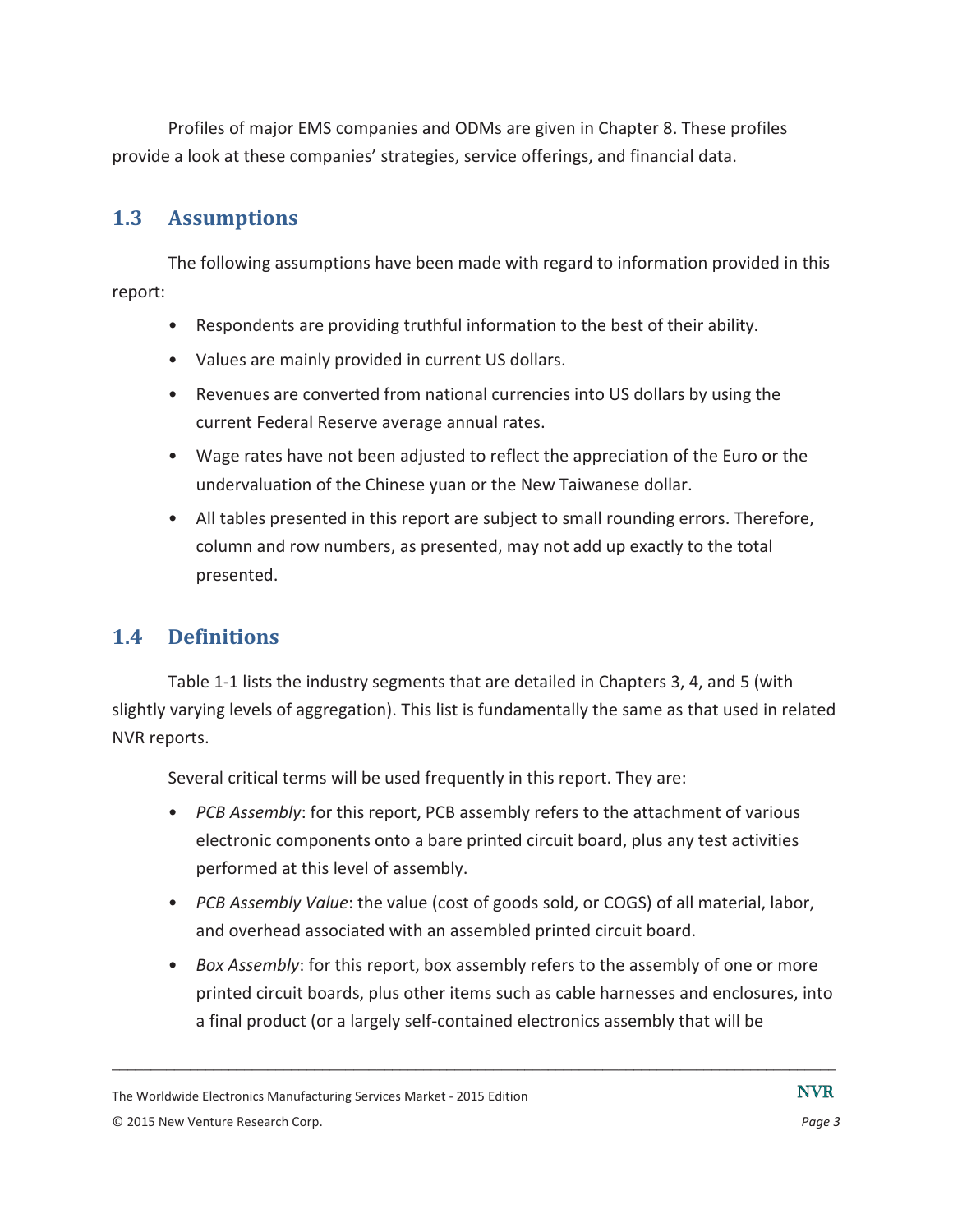embedded into a larger piece of equipment). This also includes any test activities performed at this level of assembly.

- *Box Assembly Value*: the value (COGS) of all material, labor, and overhead of the box assembly, not including the value of the assembled PCBs within the box assembly.
- *OEM Assembly*: electronics assembly performed by the OEM. If assembly is performed by a subcontractor that is held captive by the OEM or in a *keiretsu* arrangement such as exists in Japan, the assembly is considered OEM produced.

#### **1.5 Research Methodology**

Information for this report was collected from a number of external sources. Primary sources included marketing professionals, manufacturing and engineering directors in contract manufacturing firms, and OEMs. Also, *Manufacturing Market Insider,* a newsletter acquired by NVR on July 1, 2014, has been a valuable source for tracking industry events and specific company activities on a monthly basis. Secondary sources included trade publications such as *Circuits Assembly, EMSNow, Evertiq.com/, SMT Magazine, EMSNow Daily, Business Week, The Economist,* and a variety of government economic reports.

For this report, the author had the cooperation of many EMS company employees who answered the questionnaire provided below, which helped to size and segment the industry to a degree not previously achieved. The author's gratitude is extended to all those gracious enough to have responded to this request for information.

## **1.6 Field Questionnaire**

The following questionnaire format was generally used as a starting point for the primary research conducted for this report.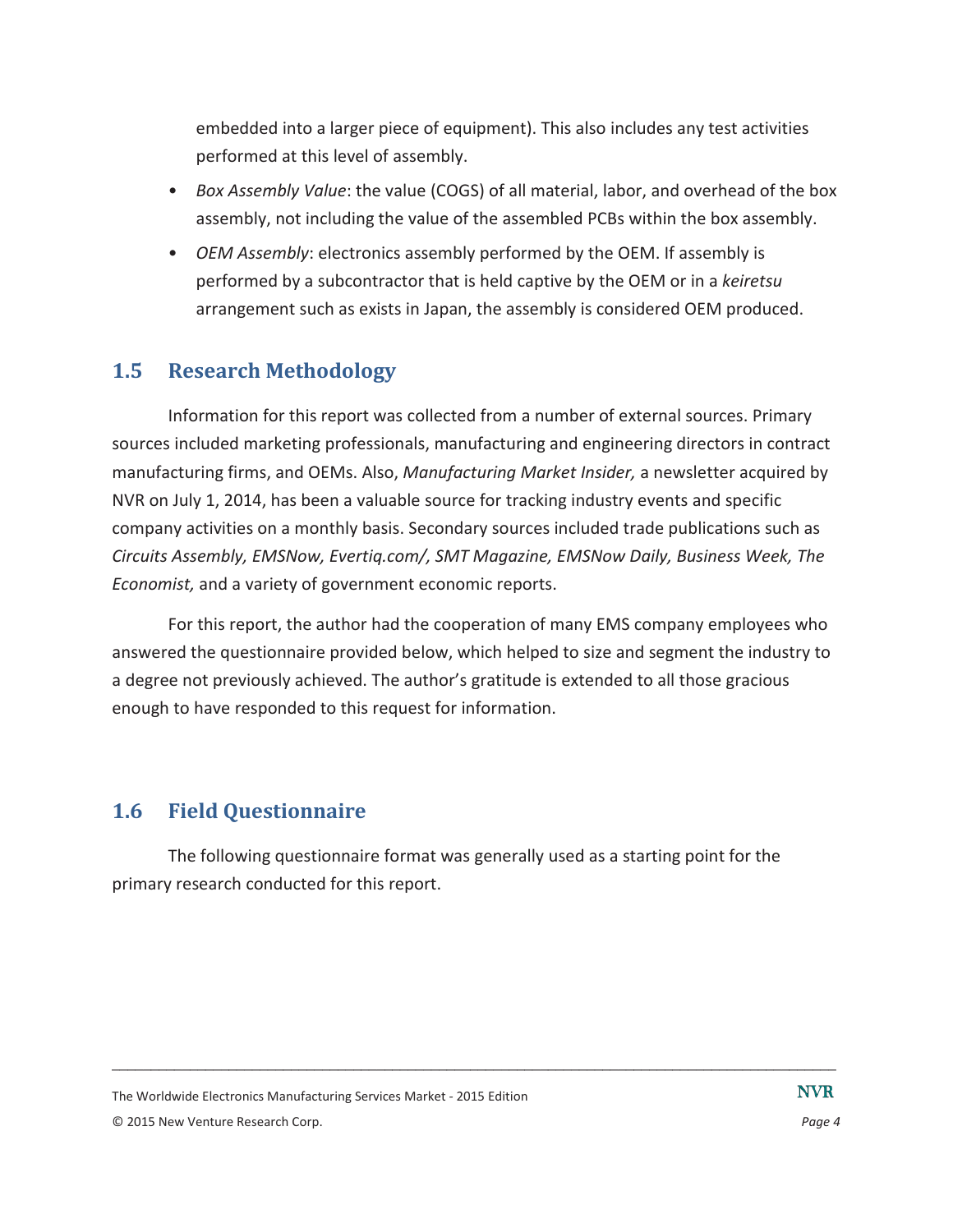- 1. What were your EMS revenues for 2014 (USD)?
- 2. What percentage of your sales were manufacturing services (EMS) versus your own branded products (ODM)?
- 3. Please list your plant/facility locations, sizes (sq. ft.), number of SMT lines and employees. Location Plant Size SMT Lines # of Employees Revenue (USD)
- 4. What industries and customers does your company serve?

| <b>Industry</b>            |      | <b>Percent End Products</b> | <b>Customers</b> |
|----------------------------|------|-----------------------------|------------------|
| Automotive                 |      |                             |                  |
| Communications             |      |                             |                  |
|                            |      |                             |                  |
| <b>Consumer Products</b>   |      |                             |                  |
| <b>Industrial Products</b> |      |                             |                  |
| <b>Medical Products</b>    |      |                             |                  |
| Defense/Aerospace          |      |                             |                  |
|                            |      |                             |                  |
| Total                      | 100% |                             |                  |

 $\Box$ 

The Worldwide Electronics Manufacturing Services Market - 2015 Edition

© 2015 New Venture Research Corp. *Page 5*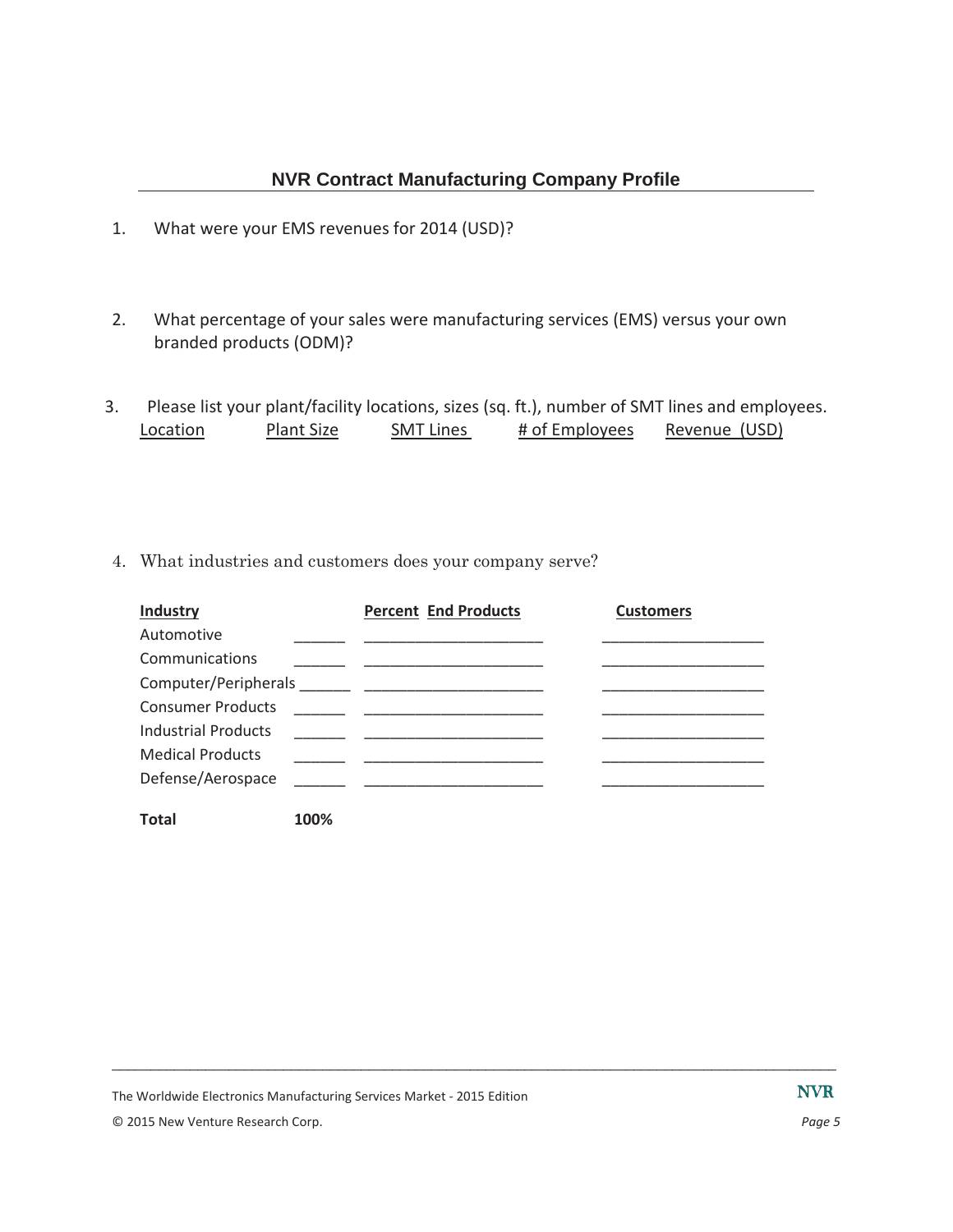4. Can you estimate your company's revenue for 2014 and its growth by industry?

| <b>Industry</b>         | <b>Percent Growth</b> |
|-------------------------|-----------------------|
| Automotive              |                       |
| Communications          |                       |
| Computer/Peripherals    |                       |
| Consumer products       |                       |
| Industrial Products     |                       |
| <b>Medical Products</b> |                       |
| Defense/Aerospace       |                       |
| Est. Revenue 2014       |                       |

6. If not provided in question 4 above, please identify your leading customers.